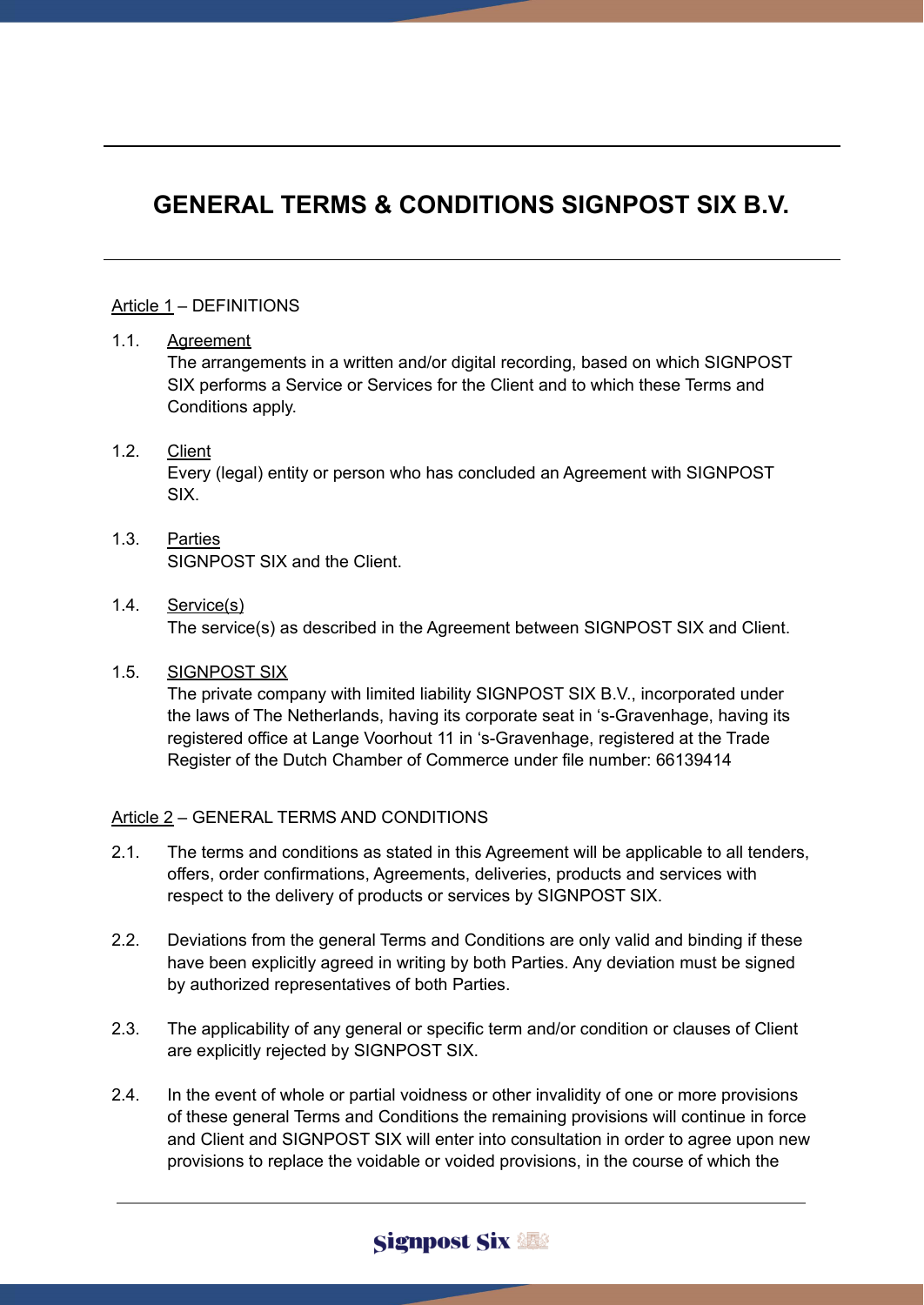purpose and the application of the voidable or voided provisions will be observed as much as possible.

- 2.5. An offer, tender or quote does not bind SIGNPOST SIX and only applies as an invitation to the Client to place an order, unless explicitly stated otherwise. Client guarantees that he, to the best of his knowledge, has provided all relevant and essential information for the planning and execution of the order.
- 2.6. SIGNPOST SIX will use reasonable endeavours to deliver the provision of Services with care, where applicable in accordance with arrangements and procedures recorded in writing with the Client.
- 2.7. All terms/deadlines that SIGNPOST SIX has committed to are indicative and will only be fatal terms if this is explicitly agreed in writing between SIGNPOST SIX and Client.

#### Article 3 – PRICES AND PAYMENT

- 3.1. All prices are in euros and excluding turnover tax (VAT) and other levies which are imposed by the government or relevant authorities.
- 3.2. SIGNPOST SIX is entitled to increase the rates of an ongoing Agreement commencing on the 1<sup>st</sup> of January of each year the relevant Agreement is in force, on the basis of the alteration of the monthly price index figure in accordance with the consumer price index (CPI), index all households (2017=100), published by the Centraal Bureau voor de Statistiek (CBS).
- 3.3. All invoices will be paid by Client within thirty calendar days from the invoice date.
- 3.4. If the Client does not pay the amounts owed within the period as referred to in article 3.3, Client will, without the need for any notice of default, owe interest of 10% over the outstanding amount on an annual basis of the invoice amount.
- 3.5. If the Client after a notice of default continues to fail to pay the claim, the claim can be referred for collection, in which event Client will be obliged, in addition to the total amount, including interest, to pay the extrajudicial and judicial costs in full, including all costs calculated by external experts in addition to the costs ascertained judicially, in connection to the collection of this claim or enforcement of rights in other respects, of which the level will be determined at minimum 15% of the total amount but at least  $\epsilon$  1.000,--. Payment of a sum of money allocated to a particular obligation is applied in the first instance to reduce the costs, subsequently to reduce the interest due and finally to reduce the longest outstanding principal sum and accrued interest.
- 3.6. All amounts charged to the Client must be paid without reduction or deduction. The Client is not entitled to setoff. Furthermore, the Client is not entitled to suspend any payment obligations towards SIGNPOST SIX.

## **Signpost Six & &**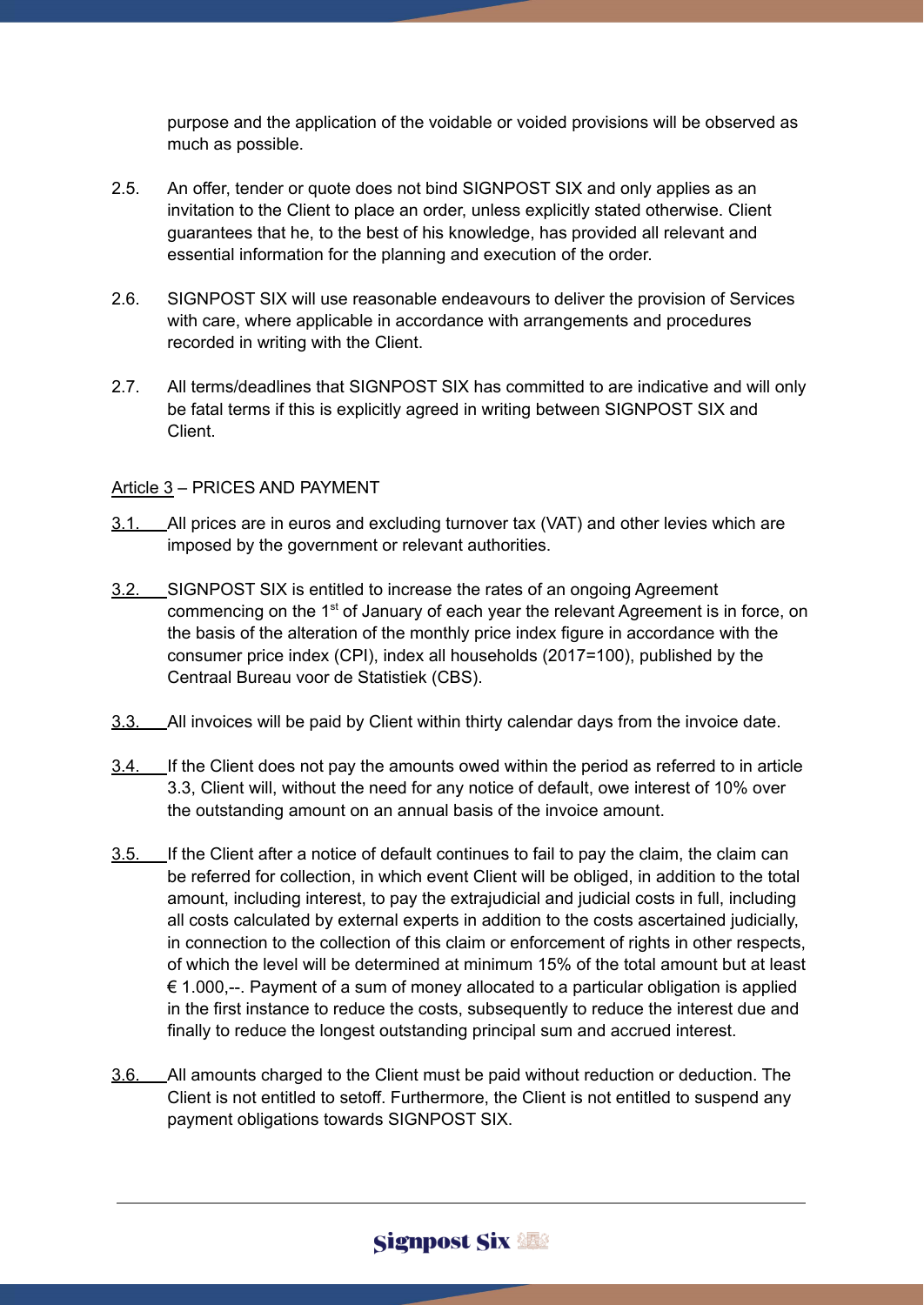#### Article 4 – CONTRACT TERM AND TERMINATION

4.2 Every party is entitled, without further notice of default and without prior judicial intervention, with immediate effect, to terminate an Agreement wholly or in part for the future and/or to cancel a payment if: (i) The other party causes a material breach of any obligation ensuing from the Agreement and such breach is not remedied within four weeks from written notification thereof by the party first mentioned; (ii) The other party applies for moratorium; (iii) The other party is declared bankrupt or, as the case may be, comes under the statutory arrangement for debt rescheduling; (iv) Seizure is made to the goods made available by or on behalf of other party - in the context of an Agreement or appendices - and this seizure is not withdrawn within a week. (v) The other party is a legal entity and a third party acquires shares in, or the assets from, the other party as a result of which the other party comes under control of the third party. The other party must immediately inform the counterparty hereof. (vi) The other party is a legal entity and this is dissolved. In all cases in which the Agreement with the Client ends, the general terms and conditions that govern the relations between the parties remain in so far as this is necessary for the settlement thereof, or in so far as this ensues from the nature of the clause concerned.

#### Article 5 – OWNERSHIP

- 5.1. SIGNPOST SIX shall at all times have all rights, title, and interest in and to any information, documentation, products, intellectual property, and/or designs whether used or developed in whole or in part as a direct or indirect result of its performance hereunder. For the purposes of this Agreement, intellectual property shall be understood in the broadest sense, including but not limited to copyright, neighbouring rights, database rights, semiconductor topographies' rights, patents, utility models, design models, trademarks, trade names, trade secrets concepts and know-how.
- 5.2. SIGNPOST SIX grants the Client for the term of the Agreement, a nonexclusive, nonassignable right to use the materials as provided by SIGNPOST SIX to the Client for internal use only, and exclusively by the participants that have attended the course(s) or trainings delivered by SIGNPOST SIX.

#### Article 6 – NON-DISCLOSURE

- 6.1. During the term of this Agreement and thereafter both Parties will at all times treat the information of the other party and its clients as confidential and will not make the information known to third parties or make any unauthorised use, internal or external, of any information acquired.
- 6.2. Parties are obliged to impose the duty of confidentiality referred to in article 6.1 on their employees/contractors. The professionals that are deployed for the execution of the Agreement have signed a contract in which a similar non-disclosure clause is incorporated.

## Signpost Six